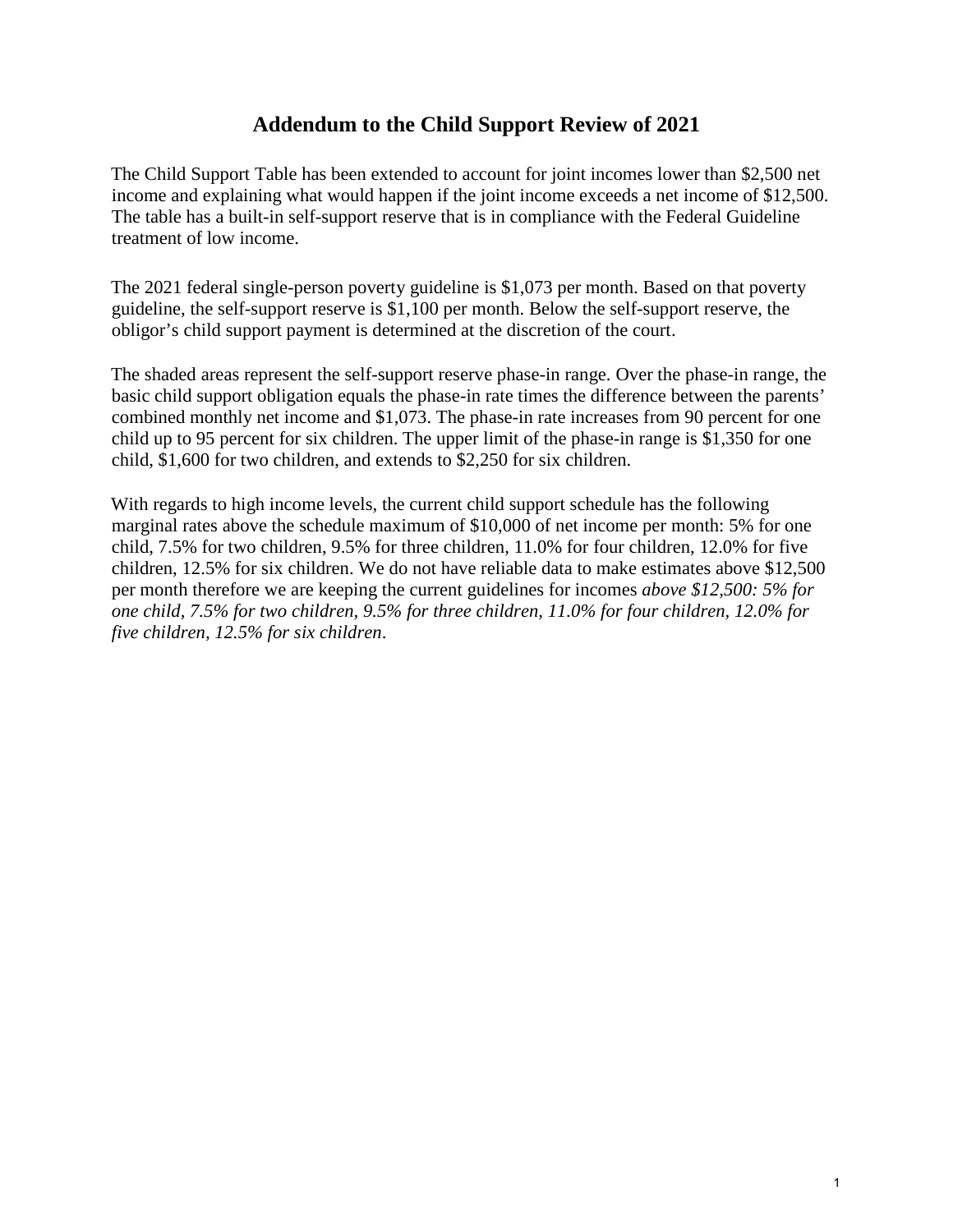## **Addendum Table Updated Schedule of Child Support Obligations with Self-Support Reserve and Phase-in**

| <b>Net Income</b> | Children   |     |              |       |       |       |
|-------------------|------------|-----|--------------|-------|-------|-------|
|                   | <b>One</b> | Two | <b>Three</b> | Four  | Five  | Six   |
| 1,100             | 24         | 25  | 25           | 25    | 25    | 26    |
| 1,150             | 69         | 70  | 71           | 72    | 72    | 73    |
| 1,200             | 114        | 116 | 117          | 118   | 119   | 121   |
| 1,250             | 159        | 161 | 163          | 165   | 166   | 168   |
| 1,300             | 204        | 207 | 209          | 211   | 213   | 216   |
| 1,350             | 249        | 252 | 255          | 258   | 260   | 263   |
| 1,400             | 265        | 298 | 301          | 304   | 307   | 311   |
| 1,450             | 273        | 343 | 347          | 351   | 354   | 358   |
| 1,500             | 282        | 389 | 393          | 397   | 401   | 406   |
| 1,550             | 291        | 434 | 439          | 444   | 448   | 453   |
| 1,600             | 299        | 480 | 485          | 490   | 495   | 501   |
| 1,650             | 308        | 523 | 531          | 537   | 542   | 548   |
| 1,700             | 316        | 539 | 577          | 583   | 589   | 596   |
| 1,750             | 325        | 554 | 623          | 630   | 636   | 643   |
| 1,800             | 333        | 570 | 669          | 676   | 683   | 691   |
| 1,850             | 341        | 586 | 715          | 723   | 730   | 738   |
| 1,900             | 350        | 601 | 745          | 769   | 777   | 786   |
| 1,950             | 358        | 617 | 764          | 816   | 824   | 833   |
| 2,000             | 366        | 633 | 784          | 861   | 871   | 881   |
| 2,050             | 374        | 649 | 803          | 882   | 918   | 928   |
| 2,100             | 382        | 664 | 822          | 903   | 965   | 976   |
| 2,150             | 390        | 680 | 842          | 924   | 1,004 | 1,023 |
| 2,200             | 398        | 695 | 861          | 945   | 1,027 | 1,071 |
| 2,250             | 406        | 711 | 880          | 967   | 1,050 | 1,118 |
| 2,300             | 414        | 727 | 900          | 988   | 1,073 | 1,155 |
| 2,350             | 422        | 742 | 919          | 1,009 | 1,096 | 1,180 |
| 2,400             | 430        | 758 | 938          | 1,030 | 1,119 | 1,204 |
| 2,450             | 437        | 774 | 957          | 1,051 | 1,142 | 1,229 |
| 2,500             | 445        | 789 | 977          | 1,072 | 1,165 | 1,254 |
| 2,550             | 453        | 805 | 996          | 1,093 | 1,187 | 1,278 |
| 2,600             | 460        | 820 | 1,015        | 1,115 | 1,210 | 1,303 |
| 2,650             | 468        | 836 | 1,034        | 1,136 | 1,233 | 1,328 |
| 2,700             | 477        | 851 | 1,054        | 1,157 | 1,257 | 1,353 |
| 2,750             | 486        | 866 | 1,073        | 1,179 | 1,280 | 1,378 |
| 2,800             | 494        | 881 | 1,093        | 1,200 | 1,303 | 1,403 |
| 2,850             | 503        | 896 | 1,112        | 1,221 | 1,326 | 1,428 |
| 2,900             | 512        | 911 | 1,132        | 1,243 | 1,350 | 1,453 |
| 2,950             | 520        | 926 | 1,151        | 1,264 | 1,373 | 1,478 |
| 3,000             | 529        | 941 | 1,171        | 1,286 | 1,396 | 1,503 |
| 3,050             | 537        | 956 | 1,190        | 1,307 | 1,419 | 1,528 |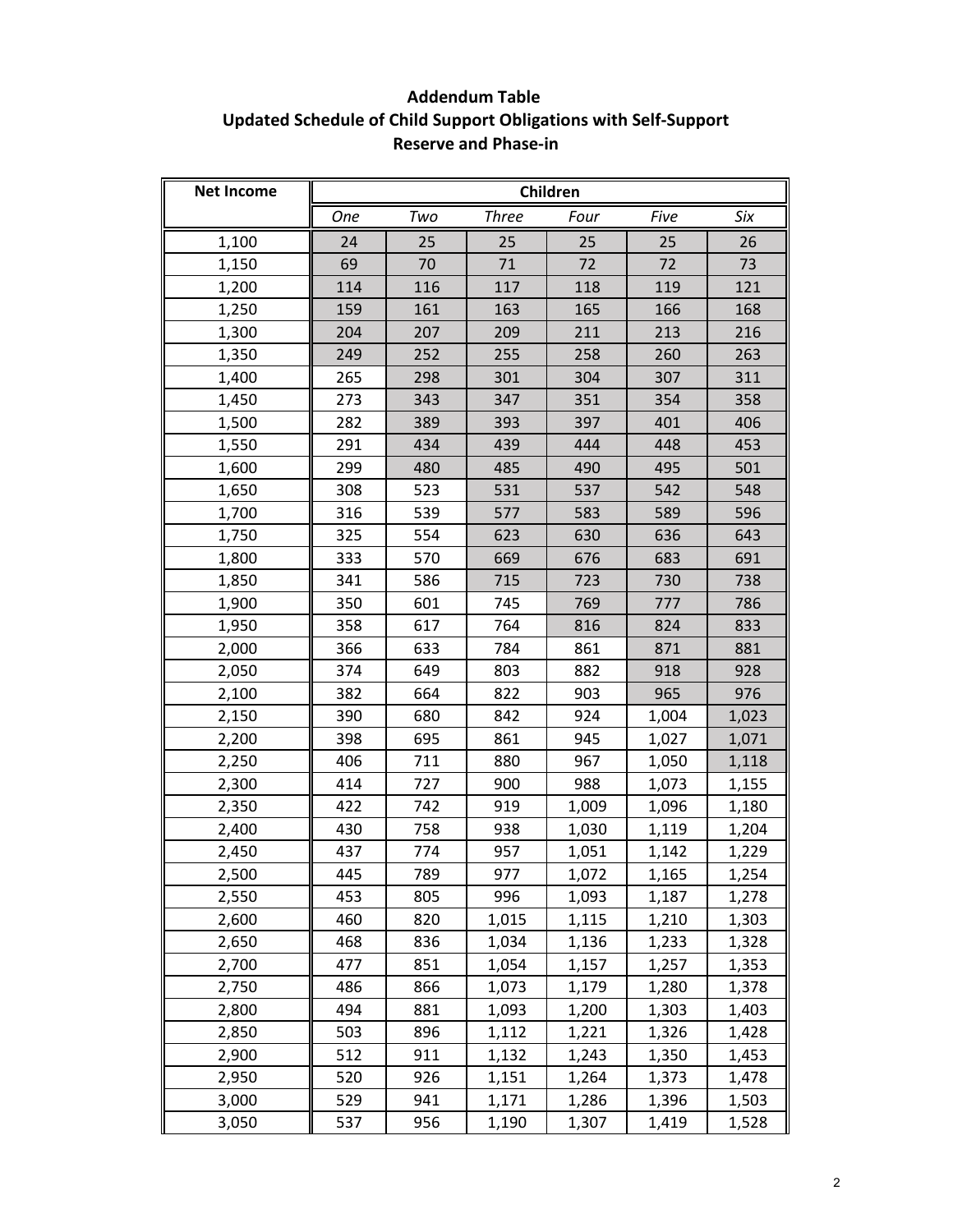| <b>Net Income</b> | Children   |       |              |       |       |       |
|-------------------|------------|-------|--------------|-------|-------|-------|
|                   | <b>One</b> | Two   | <b>Three</b> | Four  | Five  | Six   |
| 3,100             | 546        | 971   | 1,210        | 1,328 | 1,443 | 1,553 |
| 3,150             | 555        | 986   | 1,229        | 1,350 | 1,466 | 1,578 |
| 3,200             | 563        | 1,001 | 1,249        | 1,371 | 1,489 | 1,603 |
| 3,250             | 572        | 1,016 | 1,268        | 1,393 | 1,512 | 1,628 |
| 3,300             | 580        | 1,031 | 1,288        | 1,414 | 1,536 | 1,653 |
| 3,350             | 589        | 1,045 | 1,307        | 1,435 | 1,559 | 1,678 |
| 3,400             | 597        | 1,060 | 1,327        | 1,457 | 1,582 | 1,703 |
| 3,450             | 606        | 1,075 | 1,346        | 1,478 | 1,605 | 1,728 |
| 3,500             | 614        | 1,090 | 1,366        | 1,499 | 1,628 | 1,753 |
| 3,550             | 618        | 1,104 | 1,385        | 1,521 | 1,652 | 1,778 |
| 3,600             | 622        | 1,119 | 1,405        | 1,542 | 1,675 | 1,803 |
| 3,650             | 626        | 1,134 | 1,424        | 1,564 | 1,698 | 1,828 |
| 3,700             | 630        | 1,148 | 1,443        | 1,585 | 1,721 | 1,853 |
| 3,750             | 634        | 1,163 | 1,463        | 1,606 | 1,744 | 1,878 |
| 3,800             | 638        | 1,177 | 1,482        | 1,628 | 1,768 | 1,903 |
| 3,850             | 642        | 1,192 | 1,502        | 1,649 | 1,791 | 1,928 |
| 3,900             | 646        | 1,207 | 1,521        | 1,670 | 1,814 | 1,953 |
| 3,950             | 650        | 1,221 | 1,541        | 1,692 | 1,837 | 1,978 |
| 4,000             | 654        | 1,235 | 1,560        | 1,713 | 1,860 | 2,002 |
| 4,050             | 658        | 1,244 | 1,579        | 1,734 | 1,883 | 2,027 |
| 4,100             | 662        | 1,251 | 1,599        | 1,755 | 1,906 | 2,052 |
| 4,150             | 666        | 1,257 | 1,618        | 1,777 | 1,930 | 2,077 |
| 4,200             | 670        | 1,264 | 1,638        | 1,798 | 1,953 | 2,102 |
| 4,250             | 674        | 1,270 | 1,657        | 1,819 | 1,976 | 2,127 |
| 4,300             | 678        | 1,276 | 1,676        | 1,841 | 1,999 | 2,152 |
| 4,350             | 682        | 1,283 | 1,696        | 1,862 | 2,022 | 2,177 |
| 4,400             | 686        | 1,289 | 1,715        | 1,883 | 2,045 | 2,202 |
| 4,450             | 689        | 1,296 | 1,728        | 1,897 | 2,060 | 2,218 |
| 4,500             | 693        | 1,302 | 1,737        | 1,907 | 2,071 | 2,230 |
| 4,550             | 697        | 1,308 | 1,746        | 1,918 | 2,082 | 2,242 |
| 4,600             | 701        | 1,315 | 1,756        | 1,928 | 2,094 | 2,254 |
| 4,650             | 705        | 1,321 | 1,766        | 1,939 | 2,106 | 2,267 |
| 4,700             | 709        | 1,327 | 1,773        | 1,947 | 2,115 | 2,276 |
| 4,750             | 714        | 1,332 | 1,781        | 1,955 | 2,123 | 2,286 |
| 4,800             | 719        | 1,338 | 1,788        | 1,963 | 2,132 | 2,295 |
| 4,850             | 724        | 1,343 | 1,795        | 1,971 | 2,141 | 2,305 |
| 4,900             | 729        | 1,349 | 1,803        | 1,979 | 2,149 | 2,314 |
| 4,950             | 734        | 1,354 | 1,810        | 1,987 | 2,158 | 2,323 |
| 5,000             | 739        | 1,359 | 1,817        | 1,995 | 2,167 | 2,333 |
| 5,050             | 744        | 1,365 | 1,824        | 2,003 | 2,175 | 2,342 |
| 5,100             | 749        | 1,370 | 1,832        | 2,011 | 2,184 | 2,351 |
| 5,150             | 754        | 1,375 | 1,839        | 2,019 | 2,193 | 2,360 |
| 5,200             | 759        | 1,380 | 1,846        | 2,027 | 2,201 | 2,369 |
| 5,250             | 764        | 1,386 | 1,853        | 2,035 | 2,210 | 2,379 |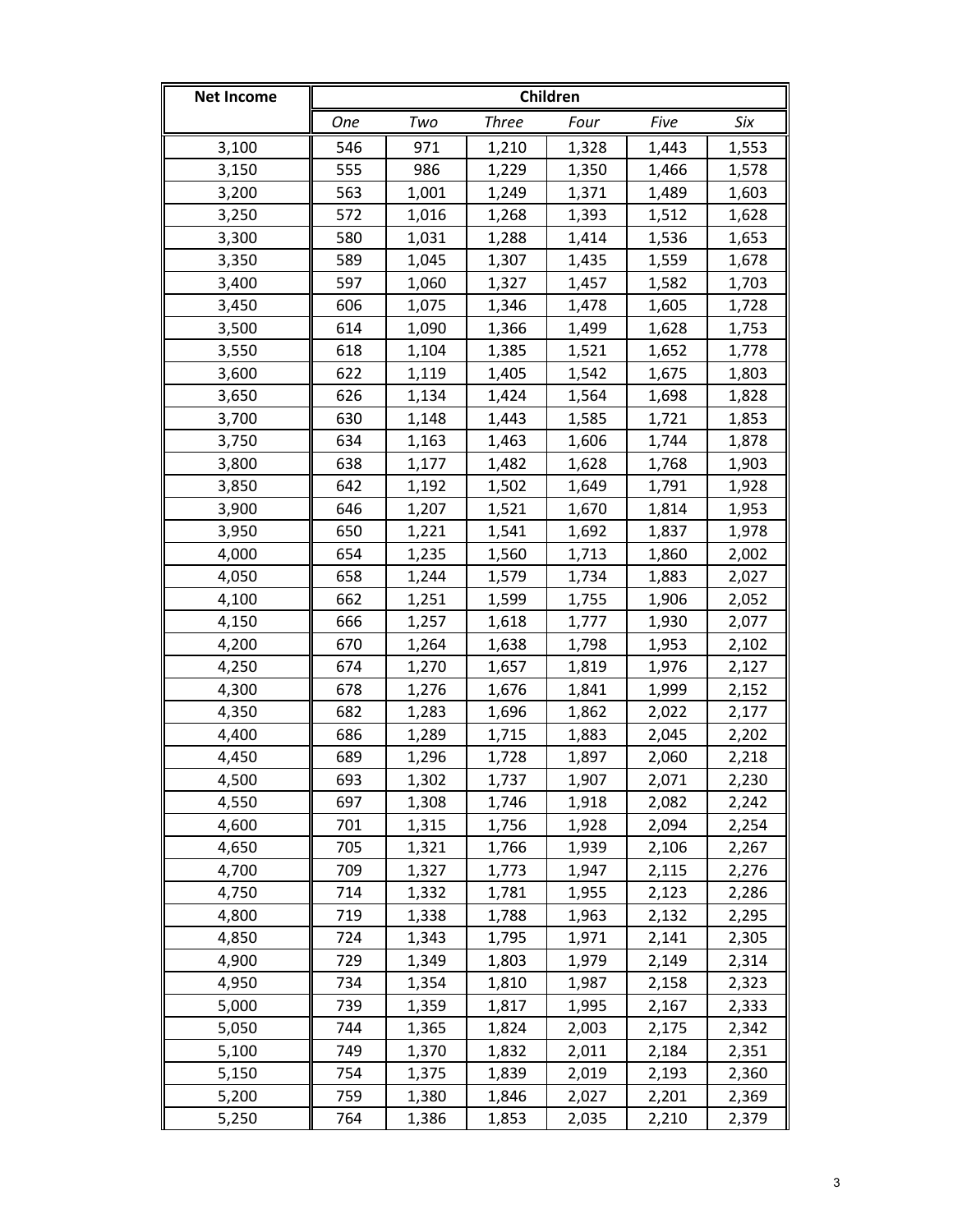| <b>Net Income</b> | Children   |       |              |       |       |       |
|-------------------|------------|-------|--------------|-------|-------|-------|
|                   | <b>One</b> | Two   | <b>Three</b> | Four  | Five  | Six   |
| 5,300             | 769        | 1,391 | 1,860        | 2,042 | 2,218 | 2,388 |
| 5,350             | 774        | 1,396 | 1,867        | 2,050 | 2,226 | 2,397 |
| 5,400             | 779        | 1,401 | 1,874        | 2,058 | 2,235 | 2,406 |
| 5,450             | 784        | 1,406 | 1,881        | 2,066 | 2,243 | 2,415 |
| 5,500             | 789        | 1,412 | 1,888        | 2,073 | 2,252 | 2,424 |
| 5,550             | 794        | 1,417 | 1,895        | 2,081 | 2,260 | 2,433 |
| 5,600             | 799        | 1,422 | 1,902        | 2,089 | 2,268 | 2,442 |
| 5,650             | 804        | 1,427 | 1,909        | 2,096 | 2,276 | 2,451 |
| 5,700             | 809        | 1,432 | 1,916        | 2,104 | 2,285 | 2,459 |
| 5,750             | 814        | 1,437 | 1,923        | 2,111 | 2,293 | 2,468 |
| 5,800             | 819        | 1,442 | 1,930        | 2,119 | 2,301 | 2,477 |
| 5,850             | 824        | 1,447 | 1,937        | 2,126 | 2,309 | 2,486 |
| 5,900             | 829        | 1,452 | 1,943        | 2,134 | 2,317 | 2,495 |
| 5,950             | 834        | 1,457 | 1,950        | 2,141 | 2,325 | 2,503 |
| 6,000             | 839        | 1,462 | 1,957        | 2,149 | 2,333 | 2,512 |
| 6,050             | 844        | 1,466 | 1,964        | 2,156 | 2,341 | 2,521 |
| 6,100             | 850        | 1,471 | 1,970        | 2,163 | 2,349 | 2,529 |
| 6,150             | 855        | 1,476 | 1,977        | 2,171 | 2,357 | 2,538 |
| 6,200             | 860        | 1,481 | 1,984        | 2,178 | 2,365 | 2,546 |
| 6,250             | 865        | 1,486 | 1,990        | 2,185 | 2,373 | 2,555 |
| 6,300             | 870        | 1,490 | 1,997        | 2,193 | 2,381 | 2,563 |
| 6,350             | 875        | 1,495 | 2,004        | 2,200 | 2,389 | 2,572 |
| 6,400             | 876        | 1,502 | 2,014        | 2,211 | 2,401 | 2,585 |
| 6,450             | 879        | 1,509 | 2,022        | 2,221 | 2,412 | 2,596 |
| 6,500             | 882        | 1,515 | 2,031        | 2,230 | 2,422 | 2,608 |
| 6,550             | 884        | 1,521 | 2,040        | 2,240 | 2,433 | 2,619 |
| 6,600             | 887        | 1,527 | 2,049        | 2,250 | 2,443 | 2,630 |
| 6,650             | 889        | 1,534 | 2,058        | 2,260 | 2,454 | 2,642 |
| 6,700             | 892        | 1,540 | 2,067        | 2,269 | 2,465 | 2,653 |
| 6,750             | 894        | 1,546 | 2,076        | 2,279 | 2,475 | 2,665 |
| 6,800             | 897        | 1,553 | 2,085        | 2,289 | 2,486 | 2,676 |
| 6,850             | 899        | 1,559 | 2,094        | 2,299 | 2,496 | 2,687 |
| 6,900             | 901        | 1,565 | 2,102        | 2,308 | 2,507 | 2,699 |
| 6,950             | 904        | 1,571 | 2,111        | 2,318 | 2,518 | 2,710 |
| 7,000             | 906        | 1,577 | 2,120        | 2,328 | 2,528 | 2,722 |
| 7,050             | 909        | 1,584 | 2,129        | 2,338 | 2,539 | 2,733 |
| 7,100             | 911        | 1,590 | 2,138        | 2,347 | 2,549 | 2,744 |
| 7,150             | 913        | 1,596 | 2,147        | 2,357 | 2,560 | 2,756 |
| 7,200             | 916        | 1,602 | 2,156        | 2,367 | 2,570 | 2,767 |
| 7,250             | 918        | 1,608 | 2,164        | 2,376 | 2,581 | 2,778 |
| 7,300             | 920        | 1,615 | 2,173        | 2,386 | 2,591 | 2,790 |
| 7,350             | 922        | 1,621 | 2,182        | 2,396 | 2,602 | 2,801 |
| 7,400             | 925        | 1,627 | 2,191        | 2,406 | 2,612 | 2,812 |
| 7,450             | 927        | 1,633 | 2,200        | 2,415 | 2,623 | 2,824 |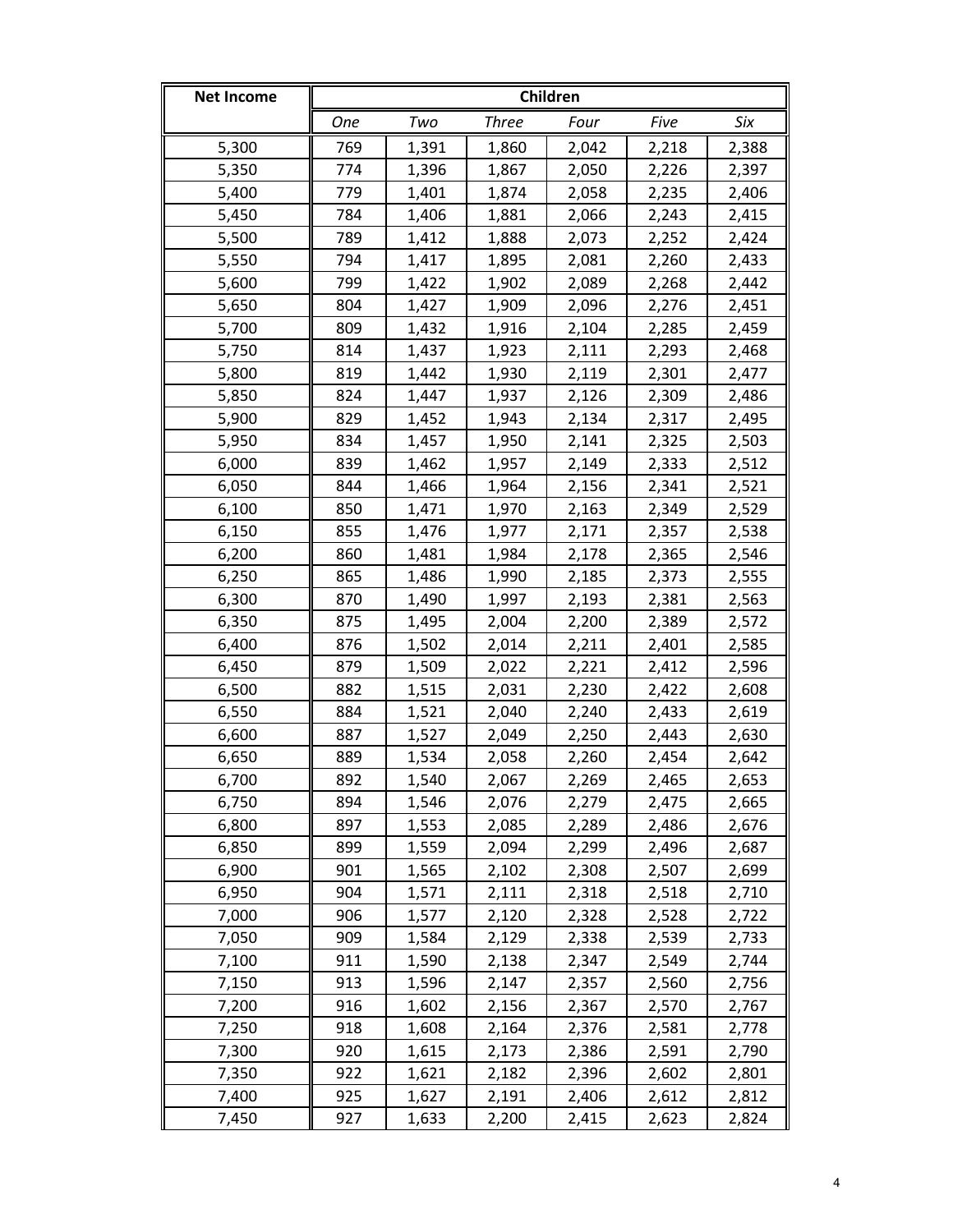| <b>Net Income</b> | Children   |       |              |       |       |       |
|-------------------|------------|-------|--------------|-------|-------|-------|
|                   | <b>One</b> | Two   | <b>Three</b> | Four  | Five  | Six   |
| 7,500             | 929        | 1,639 | 2,208        | 2,425 | 2,633 | 2,835 |
| 7,550             | 931        | 1,645 | 2,217        | 2,435 | 2,644 | 2,846 |
| 7,600             | 933        | 1,651 | 2,226        | 2,444 | 2,654 | 2,857 |
| 7,650             | 935        | 1,657 | 2,235        | 2,454 | 2,665 | 2,869 |
| 7,700             | 937        | 1,663 | 2,244        | 2,464 | 2,675 | 2,880 |
| 7,750             | 940        | 1,670 | 2,252        | 2,473 | 2,686 | 2,891 |
| 7,800             | 942        | 1,676 | 2,261        | 2,483 | 2,696 | 2,903 |
| 7,850             | 944        | 1,682 | 2,270        | 2,492 | 2,707 | 2,914 |
| 7,900             | 946        | 1,688 | 2,279        | 2,502 | 2,717 | 2,925 |
| 7,950             | 948        | 1,694 | 2,288        | 2,512 | 2,728 | 2,936 |
| 8,000             | 950        | 1,700 | 2,296        | 2,521 | 2,738 | 2,948 |
| 8,050             | 952        | 1,706 | 2,305        | 2,531 | 2,749 | 2,959 |
| 8,100             | 955        | 1,712 | 2,314        | 2,541 | 2,759 | 2,970 |
| 8,150             | 959        | 1,717 | 2,323        | 2,550 | 2,769 | 2,981 |
| 8,200             | 963        | 1,723 | 2,331        | 2,560 | 2,780 | 2,992 |
| 8,250             | 967        | 1,729 | 2,340        | 2,569 | 2,790 | 3,004 |
| 8,300             | 971        | 1,735 | 2,349        | 2,579 | 2,801 | 3,015 |
| 8,350             | 974        | 1,740 | 2,357        | 2,588 | 2,811 | 3,026 |
| 8,400             | 978        | 1,746 | 2,366        | 2,598 | 2,821 | 3,037 |
| 8,450             | 982        | 1,752 | 2,375        | 2,608 | 2,832 | 3,048 |
| 8,500             | 986        | 1,757 | 2,384        | 2,617 | 2,842 | 3,060 |
| 8,550             | 989        | 1,763 | 2,392        | 2,627 | 2,853 | 3,071 |
| 8,600             | 993        | 1,769 | 2,401        | 2,636 | 2,863 | 3,082 |
| 8,650             | 997        | 1,774 | 2,410        | 2,646 | 2,873 | 3,093 |
| 8,700             | 1,001      | 1,780 | 2,418        | 2,655 | 2,884 | 3,104 |
| 8,750             | 1,004      | 1,786 | 2,427        | 2,665 | 2,894 | 3,115 |
| 8,800             | 1,008      | 1,791 | 2,436        | 2,674 | 2,904 | 3,126 |
| 8,850             | 1,012      | 1,797 | 2,444        | 2,684 | 2,915 | 3,138 |
| 8,900             | 1,016      | 1,803 | 2,453        | 2,693 | 2,925 | 3,149 |
| 8,950             | 1,019      | 1,808 | 2,462        | 2,703 | 2,935 | 3,160 |
| 9,000             | 1,023      | 1,814 | 2,470        | 2,712 | 2,945 | 3,171 |
| 9,050             | 1,027      | 1,819 | 2,479        | 2,722 | 2,956 | 3,182 |
| 9,100             | 1,030      | 1,825 | 2,487        | 2,731 | 2,966 | 3,193 |
| 9,150             | 1,034      | 1,830 | 2,496        | 2,741 | 2,976 | 3,204 |
| 9,200             | 1,038      | 1,836 | 2,505        | 2,750 | 2,987 | 3,215 |
| 9,250             | 1,042      | 1,841 | 2,513        | 2,760 | 2,997 | 3,226 |
| 9,300             | 1,045      | 1,847 | 2,522        | 2,769 | 3,007 | 3,237 |
| 9,350             | 1,049      | 1,852 | 2,530        | 2,778 | 3,017 | 3,248 |
| 9,400             | 1,053      | 1,858 | 2,539        | 2,788 | 3,028 | 3,259 |
| 9,450             | 1,056      | 1,863 | 2,548        | 2,797 | 3,038 | 3,270 |
| 9,500             | 1,060      | 1,869 | 2,556        | 2,807 | 3,048 | 3,281 |
| 9,550             | 1,064      | 1,874 | 2,565        | 2,816 | 3,058 | 3,292 |
| 9,600             | 1,067      | 1,879 | 2,573        | 2,825 | 3,068 | 3,303 |
| 9,650             | 1,071      | 1,885 | 2,582        | 2,835 | 3,079 | 3,314 |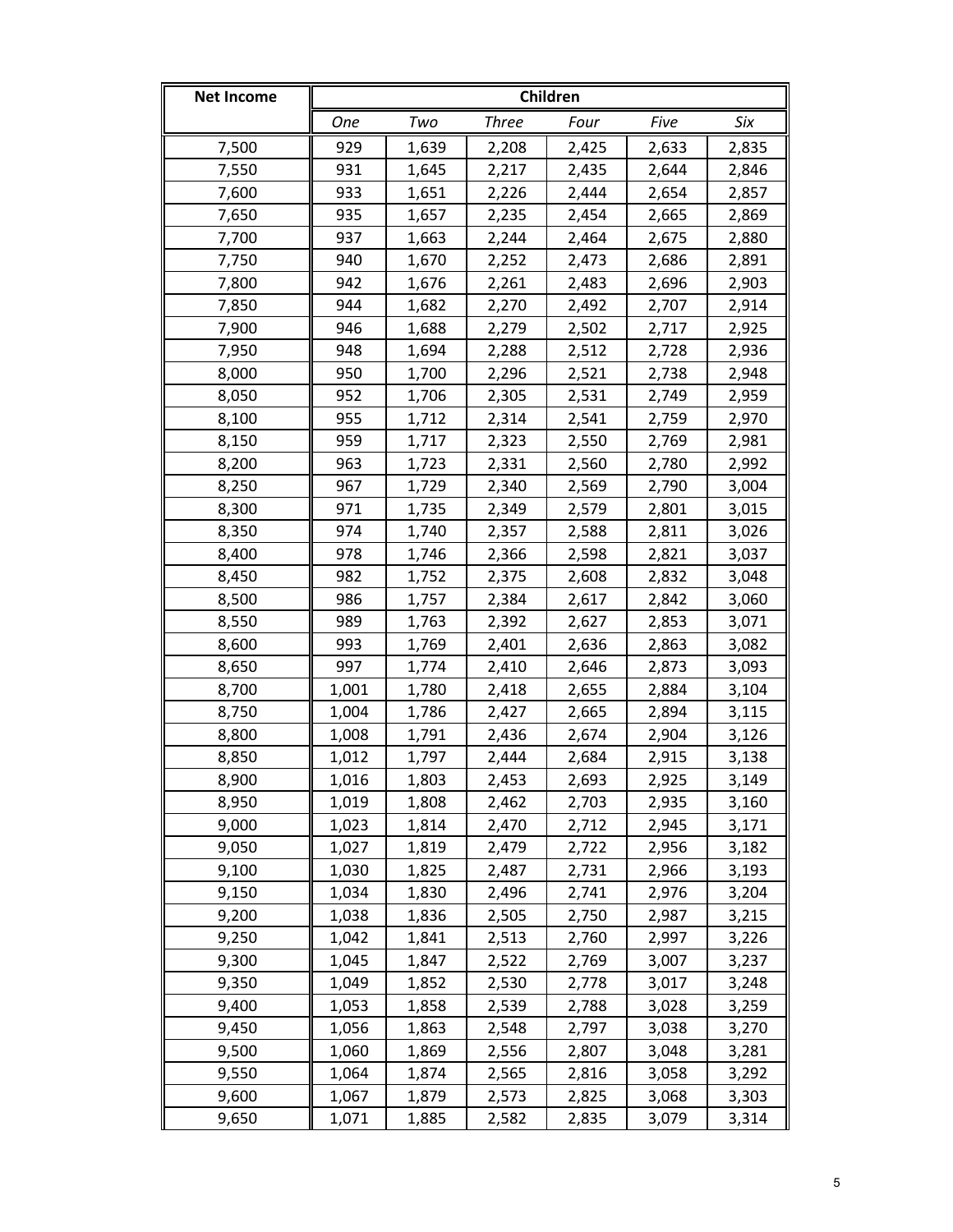| <b>Net Income</b> | Children |       |              |       |       |       |
|-------------------|----------|-------|--------------|-------|-------|-------|
|                   | One      | Two   | <b>Three</b> | Four  | Five  | Six   |
| 9,700             | 1,075    | 1,890 | 2,590        | 2,844 | 3,089 | 3,325 |
| 9,750             | 1,078    | 1,896 | 2,599        | 2,854 | 3,099 | 3,336 |
| 9,800             | 1,082    | 1,901 | 2,607        | 2,863 | 3,109 | 3,347 |
| 9,850             | 1,085    | 1,906 | 2,616        | 2,872 | 3,119 | 3,358 |
| 9,900             | 1,089    | 1,912 | 2,624        | 2,882 | 3,129 | 3,369 |
| 9,950             | 1,093    | 1,917 | 2,633        | 2,891 | 3,140 | 3,380 |
| 10,000            | 1,096    | 1,922 | 2,641        | 2,900 | 3,150 | 3,391 |
| 10,050            | 1,100    | 1,928 | 2,650        | 2,910 | 3,160 | 3,402 |
| 10,100            | 1,104    | 1,933 | 2,658        | 2,919 | 3,170 | 3,412 |
| 10,150            | 1,107    | 1,938 | 2,667        | 2,928 | 3,180 | 3,423 |
| 10,200            | 1,111    | 1,943 | 2,675        | 2,938 | 3,190 | 3,434 |
| 10,250            | 1,114    | 1,949 | 2,684        | 2,947 | 3,200 | 3,445 |
| 10,300            | 1,118    | 1,954 | 2,692        | 2,956 | 3,210 | 3,456 |
| 10,350            | 1,122    | 1,959 | 2,701        | 2,965 | 3,220 | 3,467 |
| 10,400            | 1,125    | 1,964 | 2,709        | 2,975 | 3,230 | 3,478 |
| 10,450            | 1,129    | 1,969 | 2,718        | 2,984 | 3,241 | 3,488 |
| 10,500            | 1,132    | 1,975 | 2,726        | 2,993 | 3,251 | 3,499 |
| 10,550            | 1,136    | 1,980 | 2,734        | 3,002 | 3,261 | 3,510 |
| 10,600            | 1,139    | 1,985 | 2,743        | 3,012 | 3,271 | 3,521 |
| 10,650            | 1,143    | 1,990 | 2,751        | 3,021 | 3,281 | 3,532 |
| 10,700            | 1,146    | 1,995 | 2,760        | 3,030 | 3,291 | 3,542 |
| 10,750            | 1,151    | 2,002 | 2,769        | 3,041 | 3,302 | 3,555 |
| 10,800            | 1,155    | 2,010 | 2,779        | 3,051 | 3,314 | 3,567 |
| 10,850            | 1,160    | 2,017 | 2,789        | 3,062 | 3,325 | 3,580 |
| 10,900            | 1,164    | 2,024 | 2,798        | 3,073 | 3,337 | 3,592 |
| 10,950            | 1,168    | 2,031 | 2,808        | 3,083 | 3,348 | 3,605 |
| 11,000            | 1,173    | 2,039 | 2,818        | 3,094 | 3,360 | 3,617 |
| 11,050            | 1,177    | 2,046 | 2,827        | 3,104 | 3,371 | 3,629 |
| 11,100            | 1,182    | 2,053 | 2,837        | 3,115 | 3,383 | 3,642 |
| 11,150            | 1,186    | 2,060 | 2,847        | 3,126 | 3,395 | 3,654 |
| 11,200            | 1,190    | 2,068 | 2,856        | 3,136 | 3,406 | 3,667 |
| 11,250            | 1,195    | 2,075 | 2,866        | 3,147 | 3,418 | 3,679 |
| 11,300            | 1,199    | 2,082 | 2,876        | 3,158 | 3,429 | 3,691 |
| 11,350            | 1,203    | 2,089 | 2,885        | 3,168 | 3,441 | 3,704 |
| 11,400            | 1,208    | 2,097 | 2,895        | 3,179 | 3,452 | 3,716 |
| 11,450            | 1,212    | 2,104 | 2,905        | 3,189 | 3,464 | 3,729 |
| 11,500            | 1,217    | 2,111 | 2,915        | 3,200 | 3,475 | 3,741 |
| 11,550            | 1,221    | 2,118 | 2,924        | 3,211 | 3,487 | 3,754 |
| 11,600            | 1,225    | 2,126 | 2,934        | 3,221 | 3,498 | 3,766 |
| 11,650            | 1,230    | 2,133 | 2,944        | 3,232 | 3,510 | 3,778 |
| 11,700            | 1,234    | 2,140 | 2,953        | 3,243 | 3,521 | 3,791 |
| 11,750            | 1,238    | 2,148 | 2,963        | 3,253 | 3,533 | 3,803 |
| 11,800            | 1,243    | 2,155 | 2,973        | 3,264 | 3,545 | 3,816 |
| 11,850            | 1,247    | 2,162 | 2,982        | 3,275 | 3,556 | 3,828 |